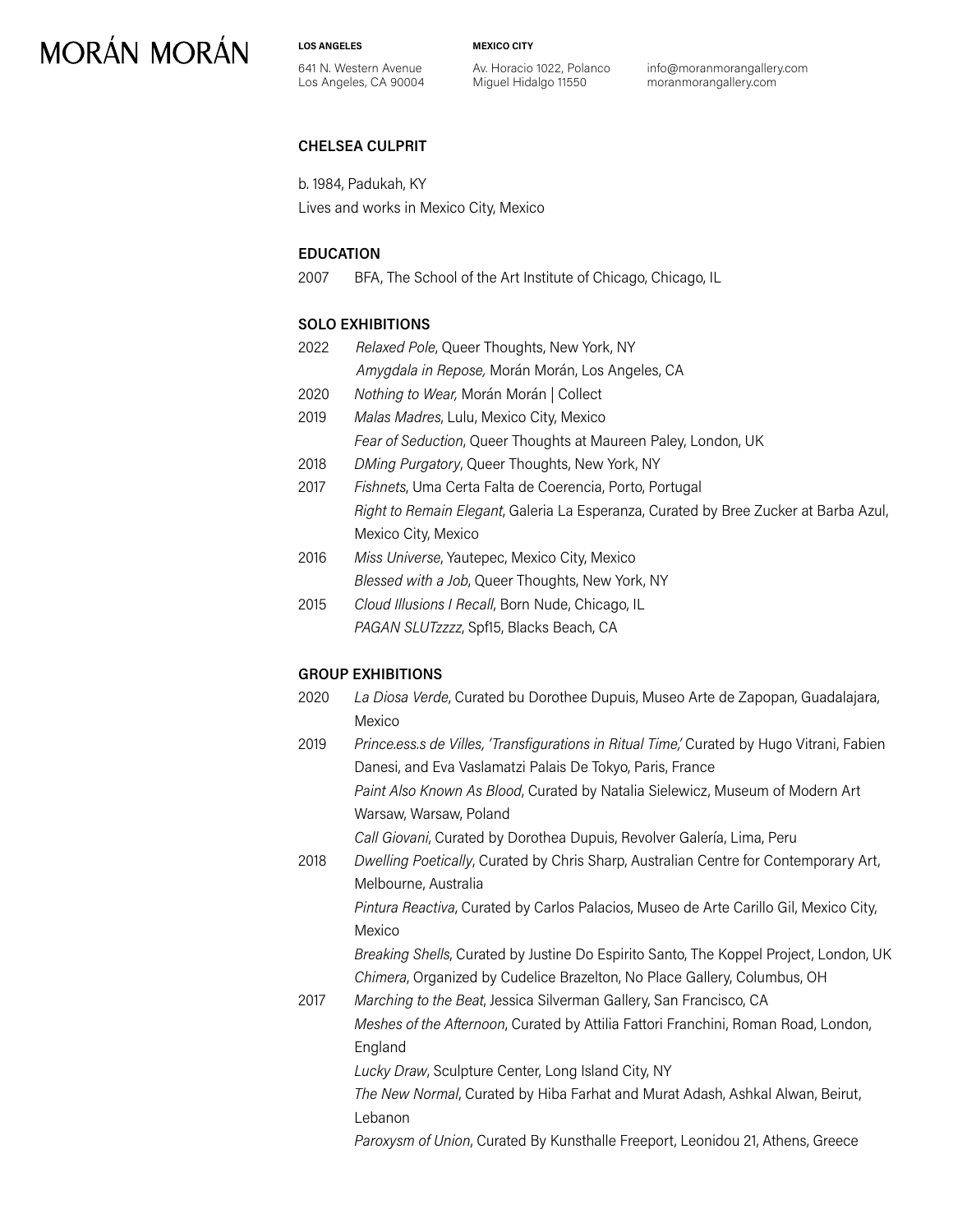# **MORÁN MORÁN**

**LOS ANGELES** 641 N. Western Avenue Los Angeles, CA 90004 **MEXICO CITY**

Av. Horacio 1022, Polanco Miguel Hidalgo 11550

info@moranmorangallery.com moranmorangallery.com

*Dawning*, Curated by Attilia Fattori Franchini, Capitan Gallo, Mexico City, Mexico *Ozone Flowers*, Michael Assiff, Galerie Mascota, Mexico City, Mexico

2016 *Trauma Sauna*, ASHES/ASHES, Los Angeles, CA

*Venusia*, Preliminary Group, curated by Mohamed Almusibi, Bolgna, Italy *Baby*, I'm a Star, Romeo, New York, NY

*Europa and the Bull*, Curated by Attilia Fattori Franchini, LambdaLambdaLambda, Prishtina, Kosovo

*Stoneroses #4*, Curated by Santiago Tacetti and Mirak Jamal, Stockholm, Sweden *Opals*, Curated by Vincent Honoré, Galleri Opdahl, Starvanger, Norway *I AM SILVER*, Foxy Production, New York, NY

*By Hand*, Carrie Secrist Gallery, Chicago, IL *X Bienal de Nicaragua*, Curated by Oliver Martinez Kandt, Fundacion Ortiz Gurdian,

Leon, Nicaragua

2015 *Power Objects: The Future Has a Primitive Heart*, Urban Institute for Contemporary Arts, Grand Rapids, MI

*Buying Friends*, The Kortman Collection, Urban Institute for Contemporary Arts, Grand Rapids, MI

*re: a memo to peregrine staff*, Organized by Peregrine Program, Lodos

Contemporaneo, Mexico City, Mexico

*Rainbow*, Queer Thoughts, San Juan del Sur, La Virgen, San Jose de los Remates, Nicaragua

### **BIBLIOGRAPHY**

Moran, Justin. "The Deeper Meaning Behind This Clermont Twins Illustration." *Paper Magazine*, October 21, 2020.

Freeman, Nate. "4 Breakout Artists from the Los Angeles Art Fairs." *Artnet News*, February 14, 2020. Editors. "Chelsea Culprit "Malas Madres" at Lulu, Mexico City." *Mousse Magazine*, November 16, 2019. Sanchez, Sandra. "Malas Madres, en consecuencia, un enigma, Chelsea Culprit." *ONDA.MX*, October 2019.

Whittick, Olivia. "Chelsea Culprit's Nocturnal Chimeras." *Editorial Mag*, Issue 19, Spring 2019. Abrams, Amah-Rose. "5 Artists Making A Splash at Condo London 2019." *Galerie Magazine*, January 2019.

Gerlis, Melanie. "Collaboration On View In London." *The Financial Times*, January 2019. Shaw, Anny. "Condo Brings New Energy." *The Art Newspaper*, January 2019.

Reyburn, Scott. "Big Art Fairs Dominate the Art World. Small Galleries Seek Another." *The New York Times*, January 2019.

Delany, Max. "Chelsea Culprit" Dwelling Poetically; a case study for Mexico City exhibition catalog, ACCA, 2018.

Marchak, A. "Chelsea Culprit at Queer Thoughts." *Art Observed*, October 2018.

Berg, Heather. "Porn, Work, Place; Beyond the (Set) Shop Floor." *Harvard Design Magazine*, Fall/ Winter 2018.

Schwabsky, Barry. "In Praise of Underdogs." *The Nation*, October 28, 2018. Fateman, Johanna. "Chelsea Culprit." *The New Yorker*, October 2018.